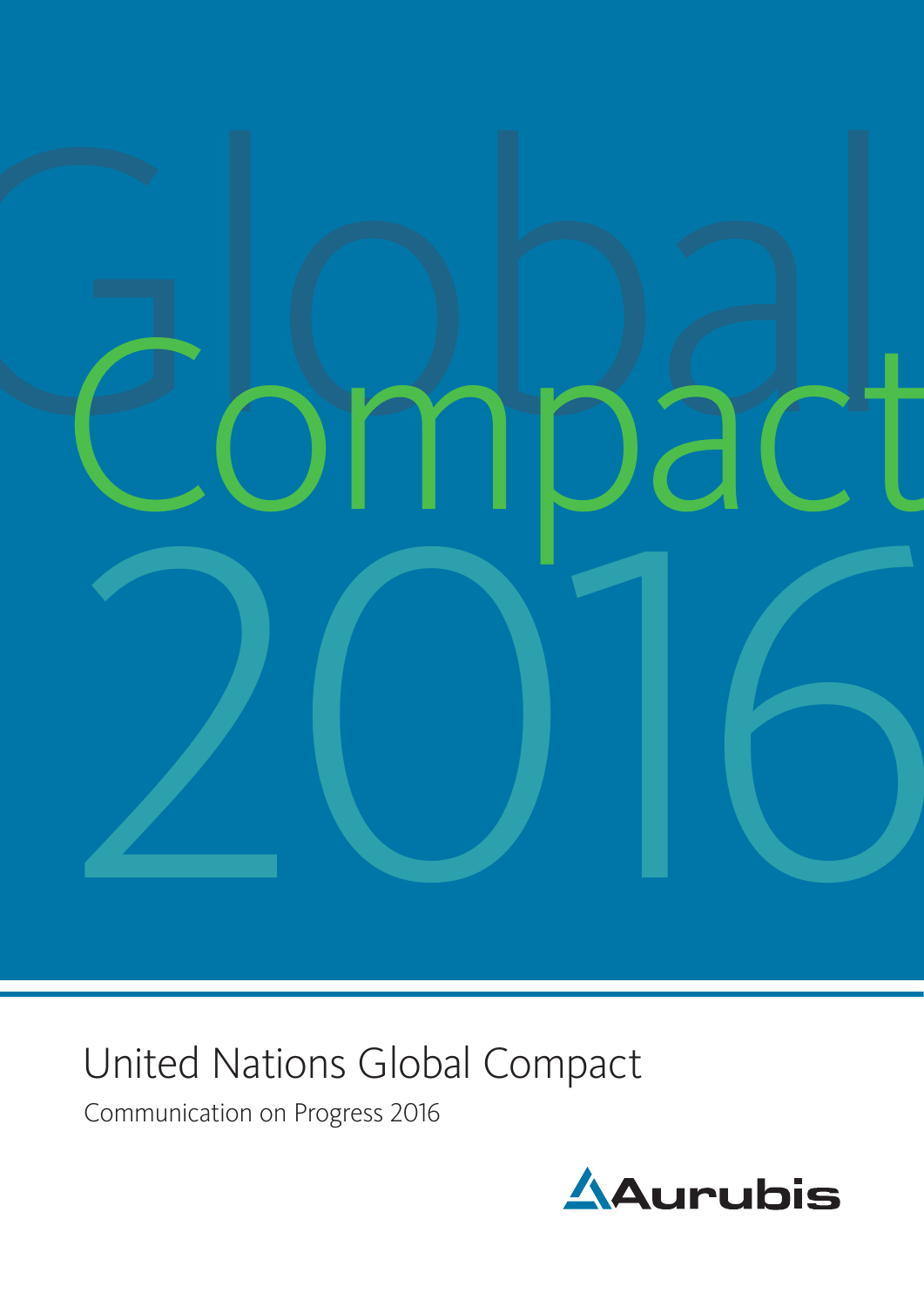

| Foreword                                |    |
|-----------------------------------------|----|
| Introduction                            |    |
| About Aurubis                           |    |
| United Nations Global Compact           | 5  |
| The 10 principles of the Global Compact |    |
| Human Rights                            | 6  |
| I abor                                  | 8  |
| Environment                             |    |
| Anti-corruption                         | 13 |

Your contact for this report:

Kirsten Kück Sustainability Manager Phone +49 40 7883-3270 k.kueck@aurubis.com



Our affirmation of the Global Compact has committed Aurubis AG, since the end of 2014, to to be guided by the ten principles of the Global Compact regarding human rights, work standards, environmental protection and anti-corruption throughout the Group in the shaping of its business processes and strategies.

In our economic environment, in how we interact with the environment, our employees and society, we act responsibly and in an entrepreneurial spirit.

With the current Progess Report, we document our measures and activities that fulfill the requirements of responsible business operations and are thereby driving sustainable progress. We have, for example, set ourselves the goal of zero work accidents throughout the Group with "Vision Zero". Starting in the summer of 2018, an entire city district near our headquarters in Hamburg will be heated by CO 2 -free district heating that is created through our production process. Just by extracting and reusing this heat, roughly 20,000 tons of  $CO<sub>2</sub>$  will be saved each year.

Aurubis presented its new Vision 2025 in March 2017. *Passion for metallurgy. Metals for progress. Together with you.* It contains a clear commitment to sustainability.

The principles of the Global Compact are in line with the values and principles on which we conduct our business. We take concrete initiatives to fulfill this aspiration. And I will work hard to ensure that we do this in the future as well. I invite you to take a look at our activities and to join the discourse with us. You can find further information and our Sustainability and Environmental Reports online at  $\heartsuit$  [www.aurubis.com/responsibility](http://www.aurubis.com/responsibility).

We want to be the leader in sustainable processing of primary and secondary raw materials. We want to use our expertise in resource-efficient production of copper for other non-ferrous metals in the future as well.

As a leading integrated copper company and the world's largest copper recycler, we already make a deciding con tribution to supplies in copper and non-ferrous metals through our original business activity.

2016 Global

We want to process increasingly complex raw materials in an even more sustainable way and help close the material cycle for copper and other metals.

Kind regards,

Jürgen Schachler Hamburg, May 2017

# Dear readers,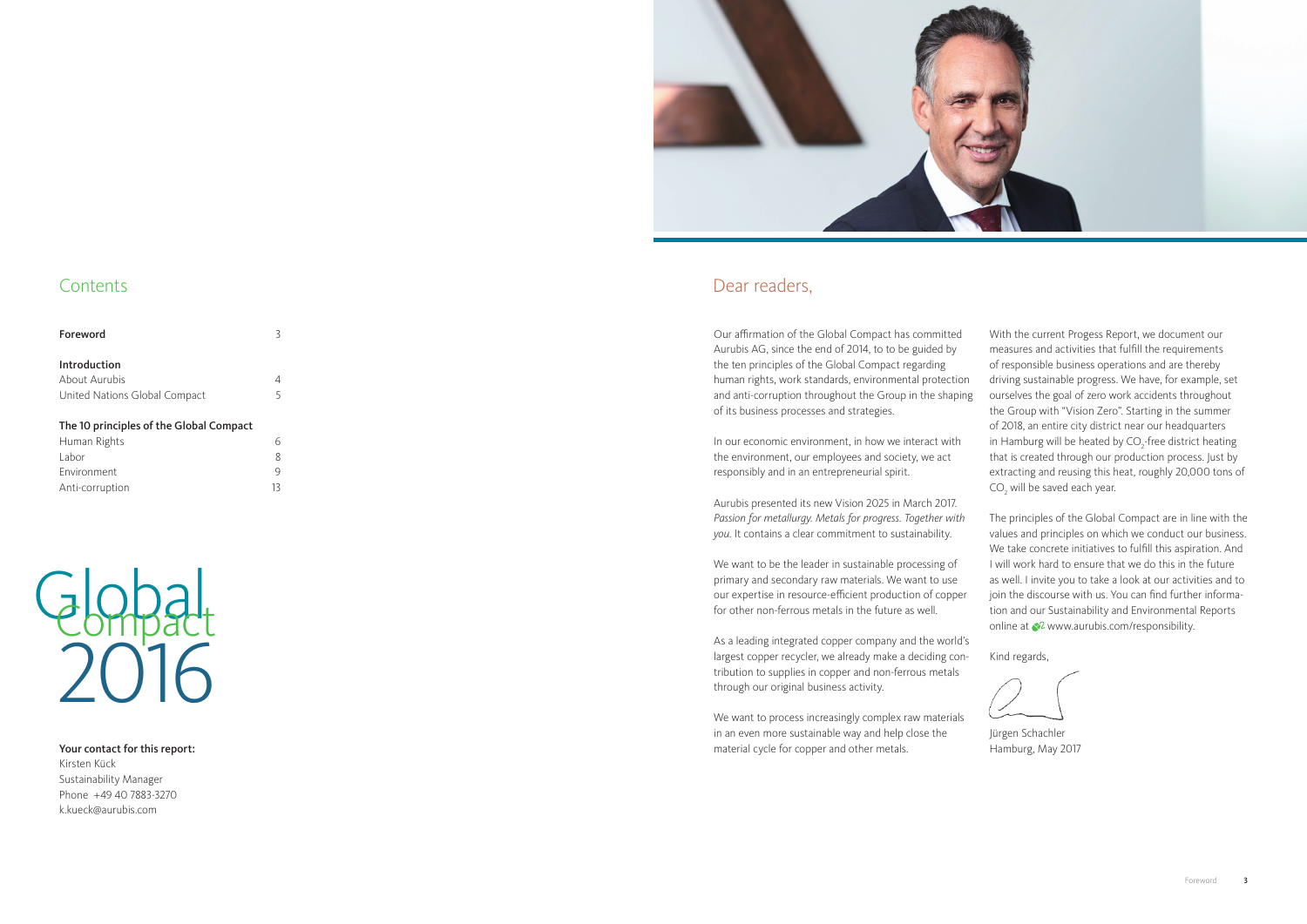Aurubis is a leading integrated copper group and the world's largest copper recycler. We produce more than 1.1 million t of copper cathodes annually and a variety of non-ferrous metal products. Metallurgy is our passion, production expertise is our strength.

### The Aurubis Group

Aurubis is a leading international integrated copper group whose core competencies lie in the production of copper, in recycling metals and in manufacturing copper products. The production of other non-ferrous metals, precious metals and special products completes our range of services. Aurubis is therefore represented in the significant parts of the value chain for copper.

Aurubis has production sites in Europe and the USA and an extensive service and sales system for copper products in Europe, Asia and North America. The larger production centers are located in Germany, Belgium and Bulgaria.

Aurubis was founded in 1866 as Norddeutsche Affinerie Aktiengesellschaft in Hamburg and celebrated its 150-year anniversary in 2016. To this day, the company, which has more than 6,400 employees around the world, is centrally managed from its corporate and administrative headquarters in Hamburg.

Further information can be found at [www.aurubis.com/responsibility](http://www.aurubis.com/responsibility)



### Sustainability as an integral part of the corporate strategy

Aurubis is oriented to sustainable growth and to increasing corporate value. We generate the highest added value from various raw materials along the entire value chain using the expertise that comes together in our company in smelting, refining, metal recovery, recycling and copper processing.

Sustainability plays a central role in all of our activities. This is why we treat the environment and limited natural resources with care. We exhibit responsibility towards our employees, suppliers, customers and neighbors. The same is true for the areas surrounding our plants to minimize possible negative effects of our business activities on the environment, employees and society as much as possible.

Our Sustainability Strategy specifies the main areas of activity as well as the corresponding plans for action and goals. We report regularly – within the company and to the outside – on the degree to which these have been achieved.

# <span id="page-2-0"></span>About Aurubis

The following tables show guidelines, management systems and measures that Aurubis has put in place and executes in order to implement the principles. It also shows the specific activities and progress made in 2016.

You can find further detailed information in our sustainability reports, the Aurubis Environmental Statements and Reports and, finally, in the Annual Reports (all available at  $\sqrt{2}$  [www.aurubis.com\)](http://www.aurubis.com). We inform our employees as well as external stakeholders regularly about the implementation of the UN Global Compact principles. We do so in events such as the new dialogue series CU2Talk, the inter- and intranet and the employee magazine CU.

# United Nations Global Compact

Communication on Progress



Aurubis has participated in the United Nations Global Compact since December 2014. The UN Global Compact is based on ten principles related to human rights, labor, environment and anti-corruption.

This is our Communication on Progress in implementing the principles of the United Nations Global Compact.

We welcome feedback on its contents.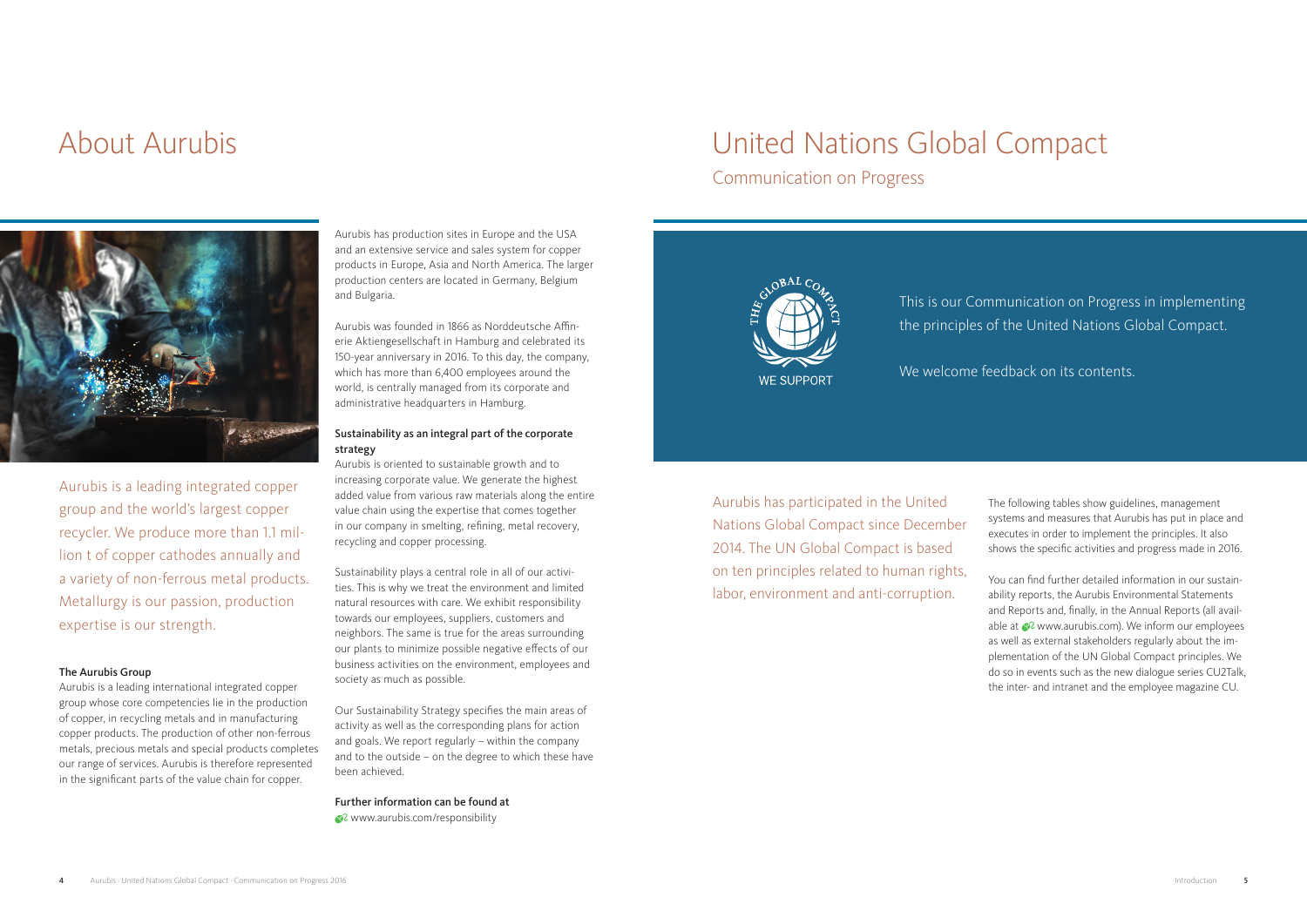### Affirmations, regulations and management systems

- » Affirmation of commitment to the ILO Core Labor Standards
- » Aurubis requires its business partners, particularly those in primary raw material sourcing, to adhere to UN conventions on human rights
- » Sustainability strategy
- » Supplier screening
- » Code of conduct valid throughout the Group
- » Compliance management
- » PRIMA company values\*
- » Group-wide guideline to avoid raw materials for gold manufacturing from conflict zones ("Gold Supply Policy")
- » Due diligence guidelines of the OECD (Organisation for Economic Co-operation and Development)
- » "Good Delivery" status in the London Bullion Market Association (LBMA) confirmed for the fourth consecutive time
- » Vision Zero: Reducing workplace accidents as an aim of the sustainability strategy

### Measures

- » Inclusion of a clause to adhere to UN sanctions and trade restrictions as well as UN conventions related to human rights, environmental protection and safety in all new supply contracts for primary raw materials
- » Business Partner Screening: Screening all suppliers and customers under aspects of sustainability, compliance and tax law
- » Whistle-blowing hotline (in multiple languages)

### Principle 01:

Businesses should support and respect the protection of internationally proclaimed human rights.

### Principle 02:

Businesses should make sure they are not complicit in human rights abuses.

# Human Rights

\*Performance, Responsibility, Integrity, Mutability, and Appreciation. They form the anagram PRIMA. Employees from all company locations developed these five company-wide values in 2009. The principles in this form a Code of Conduct, which is regularly checked and adjusted.

Activities in 2016 and assessment of the results

» Percentage of – mostly long-term – contracts for primary raw materials that contain the aforementioned clause to adhere to UN Conventions

- increased to more than 80 %
	-
- company locations.
- 

» Training sessions (for security personnel) on human rights issues at all

» Continuation of the stakeholder dialogue on social issues

**L** [PRIMA company values \(integrated into the Code of Conduct\)](https://www.aurubis.com/binaries/content/assets/aurubis-en/dateien/responsibility/aurubis_code_of_conduct.pdf)

[www.aurubis.com/](https://www.aurubis.com/responsibility)responsibility  $\bullet$  [Sustainability Management](https://www.aurubis.com/en/en/corp/responsibility/sustainability-management/overview) $\bullet$  [Supply chain](https://www.aurubis.com/en/en/corp/responsibility/supply-chain/overview-supply-chain) [www.aurubis.com/corporate\\_governance](https://www.aurubis.com/corporate_governance) [www.aurubis.com/goldp](https://www.aurubis.com/goldproducts)roducts

### Downloads

- **L** [Sustainability Report 2015](https://www.aurubis.com/binaries/content/assets/aurubis-en/dateien/responsibility/aur_nb15_eng_final.pdf)
- **L** Aurubis Code of Conduct
- 

### Further Information

- 
- 
- 
-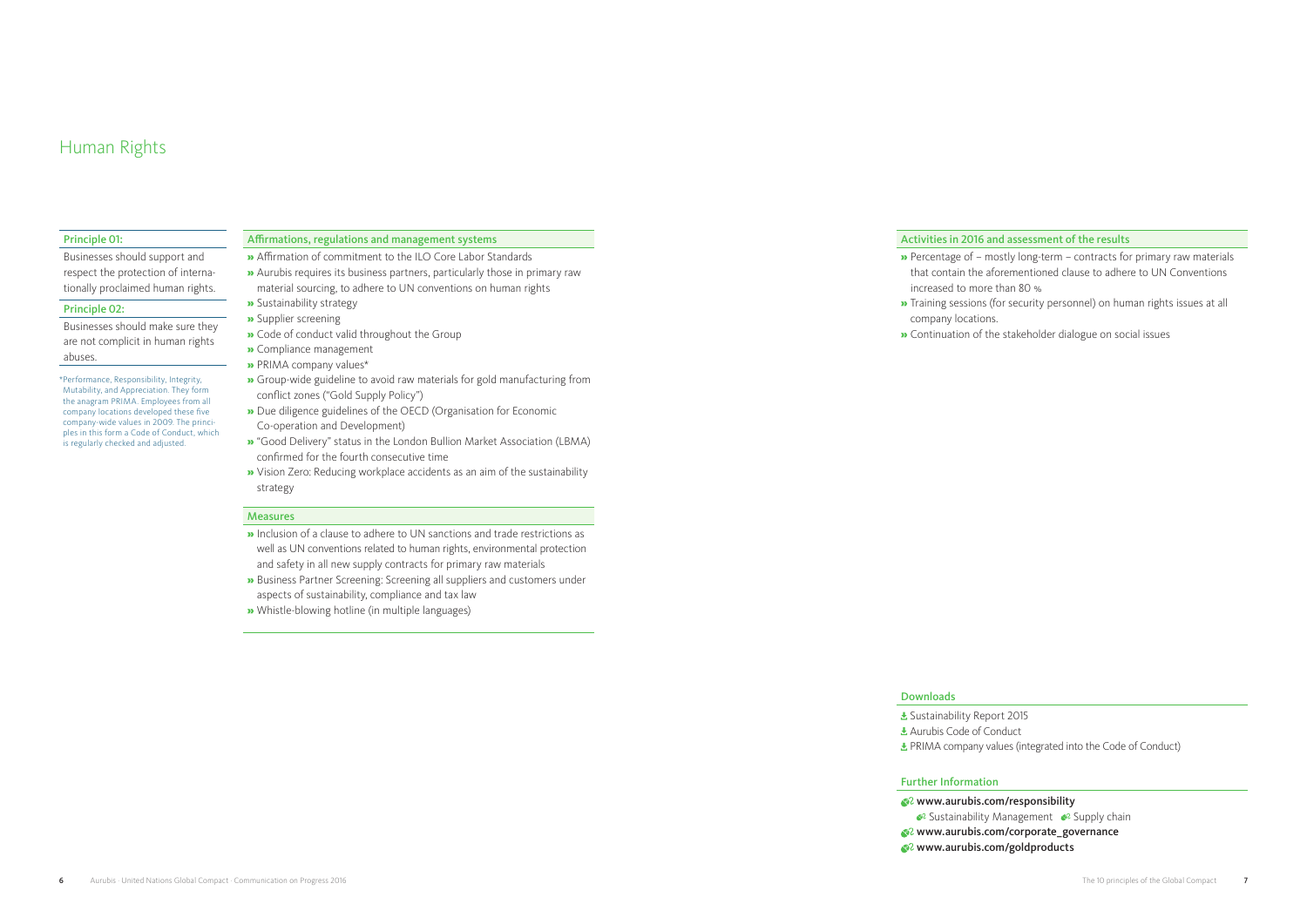### Affirmations, regulations and management systems

### » PRIMA company values\*

- » Code of conduct valid throughout the Group
- » Compliance management
- » Develop measures to increase interest among girls and women for technical education and professions as an aim of the sustainability strategy

# **Measures**

- » Whistle-blowing hotline
- » Measures related to diversity

### Activities in 2016 and assessment of the results

- » Training sessions carried out In 2016, approximately 400 participants attended training sessions on antitrust and anti-corruption law.
- » Continuation of the stakeholder dialogue on issues of sustainability (for example as part of the 2016 Aurubis Sustainability Day, participation in the process by the German federal government to create a national action plan (NAP) for Business and Human Rights)
- » "Sustainability Week" held for Aurubis trainees

### Downloads

- **L** [Sustainability Report 2015](https://www.aurubis.com/binaries/content/assets/aurubis-en/dateien/responsibility/aur_nb15_eng_final.pdf)
- **L** [Aurubis Code of Conduct](https://www.aurubis.com/binaries/content/assets/aurubis-en/dateien/responsibility/aurubis_code_of_conduct.pdf)
- **L** [PRIMA company values \(integrated into the Code of Conduct\)](https://www.aurubis.com/binaries/content/assets/aurubis-en/dateien/responsibility/aurubis_code_of_conduct.pdf)

### Further Information

- $\sqrt{2}$  [www.aurubis.com/](http://www.aurubis.com/responsibility)responsibility
- $\bullet$  [Sustainability Management](https://www.aurubis.com/en/en/corp/responsibility/sustainability-management/overview)  $\bullet$  [Employees and society](https://www.aurubis.com/en/en/corp/responsibility-x/page-employees--society)
- [www.aurubis.com/corporate\\_governance](https://www.aurubis.com/corporate_governance)
- [www.aurubis.com/compliance](https://www.aurubis.com/compliance)
- **[www.mintpink.de](http://www.mintpink.de/)**

### Principle 03:

Businesses should uphold the freedom of association and the effective recognition of the right to collective bargaining.

### Principle 04:

Businesses should uphold the elimination of all forms of forced and compulsory labor.

### Principle 05:

Businesses should uphold the effective abolition of child labor.

### Principle 06:

Businesses should uphold the elimination of discrimination in respect of employment and occupation.

# Labor

### Affirmations, regulations and management systemse

- » Company guidelines on environmental protection
- » Corporate Environmental Protection Policy
- » Affirmation of external guidelines such as Responsible Care
- » Dedicated organizational units for environmental protection at every
- » Certification in accordance with the "WEEE End Processor Standard"
- (voluntary standard on end-processing of precious metal-containing WEEE fractions such as circuit boards: WEEE = Waste of Electrical and
- » Participate in the Carbon Disclosure Project
- » Stakeholder dialogue with non-governmental organizations and environ-
- » Hamburg master plan for climate protection
- » Strategic environmental goals
- 
- » Membership and active participation in the leading economic, industry and scientific associations
- location or in every plant
- » Introduction of an integrated management system (IMS) for Aurubis AG for the environment, quality and energy.
- Electronic Equipment)
- 
- mental associations
- 
- » Aurubis is doing intensive research and development work to continually optimize products and processes and expand its position as a technological leader through new processes. The consideration of current and future environmental standards, an efficient approach to resources and the continuous reduction of emissions are important criteria in this respect.

### Principle 07:

Businesses should support a precautionary approach to environmental challenges.

### Principle 08:

Businesses should undertake initiatives to promote greater environmental responsibility.

# Principle 09:

Businesses should encourage the development and diffusion of environmentally friendly technologies.

# Environment

\*Our corporate values (PRIMA) are Performance, Responsibility, Integrity, Mutability and Appreciation. PRIMA, which means "great" in German, is derived from the first letter of each value.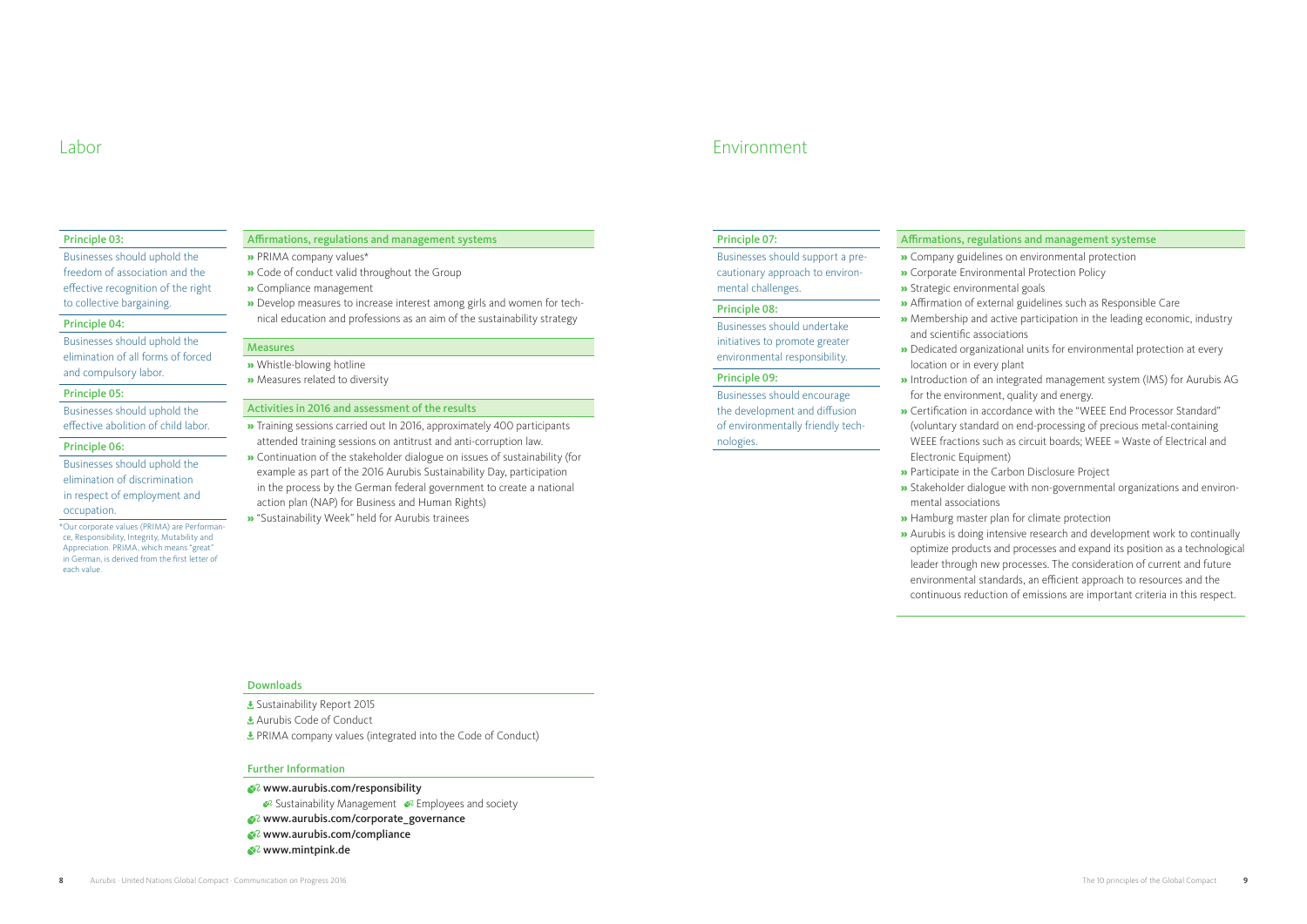### Measures

- » Group-wide environmental goals (medium and long-term) including target achievement control
- » Location-specific environmental goals (short and medium-term) including target achievement control
- » Continual improvement of water, soil and emission protection as well as efficient use of energy and resources in the production plants
- » Commitment to the EU project on achieving an environmental balance between organizations and products: "Organisational Environmental Footprint" and "Product Environmental Footprint" (2016: testing and development phase of the methods)
- » Internal and external audits to test the effectiveness of environmental, energy and quality management systems
- » Regular transfer of information between the environmental and energy officers at all production locations
- » Expansion of the stakeholder dialogue on environmental issues

### Activities in 2016 and assessment of the results

- » More than € 15 million of investments in environmental protection for copper production in 2015, approximately € 530 million since 2000.
- » € 13 million of investments in R&D in fiscal year 2015/16
- » (Re-) certification of the environmental, energy and quality management systems at all production locations
- » Achievement of the Group-wide environmental protection standards in all areas
- » Significant outperformance of the emission reduction targets
- » Completion of countless measures at all locations to improve the environmental performance

- **»** Target: Reducing CO<sub>2</sub> emissions by 100,000 t of CO $_{_2}$  compared to 2012 through energy efficiency projects and heat recovery projects
- » Example: Use of industrial waste heat for district heating in Hamburg

### **Environmental targets until end of 2018**

### **Air**

- » Target: Reducing dust emissions in copper production by over 10 % compared to 2012
- » Example: Reduction of diffuse emissions at the KRS area in Lünen

### **Water**

- » Targets: Reducing metal emissions to water in copper production by about 10 % compared to 2012
- » Example: Optimising new rain water treatment system in Lünen

### **Soil**

- » Target: Reducing input of harmful substances into soil and groundwater
- » Example: Further sealing of plant premises in Lünen

### **Waste**

- » Target: Increasing the recycling rates
- » Example: Stronger marketing of fayalite in Pirdop (BG)

### **Noise**

» Target: Reducing noise emissions especially as part of new technical projects

### **Nature Protection & Biodiversity**

- » Target: Improvement of nature protection at the production sites
- » Example: Participation in the NABU project "UnternehmensNatur" in Hamburg

### **Climate protection**



» New off-gas treatment plant at the Pirdop site since March 2016

- » Participation in the UnternehemensNatur (Company Nature) NABU
- » Participation in NEW 4.0, a large interregional project to identify optimization potential in the area of electricity generation
- » Energy Efficiency Award for highly efficient electricity production from
- 
- » Optimization of the water treatment plant at the Pirdop site
- » Optimization of the rainwater retention, treatment and usage facility to reduce the use of city water in Lünen
- **»** Participation in the European research initiative "FORCE Cities cooperating for circular economy" to develop new concepts to avoid and treat waste, with a focus on electrical and electronic waste
- project
- » Active involvement in energy efficiency networks as part of an initiative of German government and business
- 
- waste heat at the Lünen site
- » Continued implementation of the voluntary agreement with the city of Hamburg to further reduce emissions in collaboration with the Hamburg Authority for Urban Development and the Environment
- » After being selected as "Best Newcomer" in 2015, Aurubis received the status "Index Leader" of the Carbon Disclosure Project in 2016, making it one of the top 7 MDAX companies
- 
- energy consumption is reduced by 15 % through efficient technology output of up to 28,000 MWh of electricity (annual savings of more than 12,000 tons of  $CO<sub>2</sub>$ )
- » The opening of a production plant (Umicast 6) at the Olen site whose » Cooperation in the installation of wind turbines at the Olen site with an
- » Active involvement in the Eurometaux industry association (environment, energy and climate change, as well as sustainability committees)
- » Annual report of sustainability indicators to the International Copper Association (ICA) to show how the copper industry is contributing to sustainability goals

» Preparation of the lighthouse project on the use of industrial waste heat recovery for the eastern part of Hamburg's Hafencity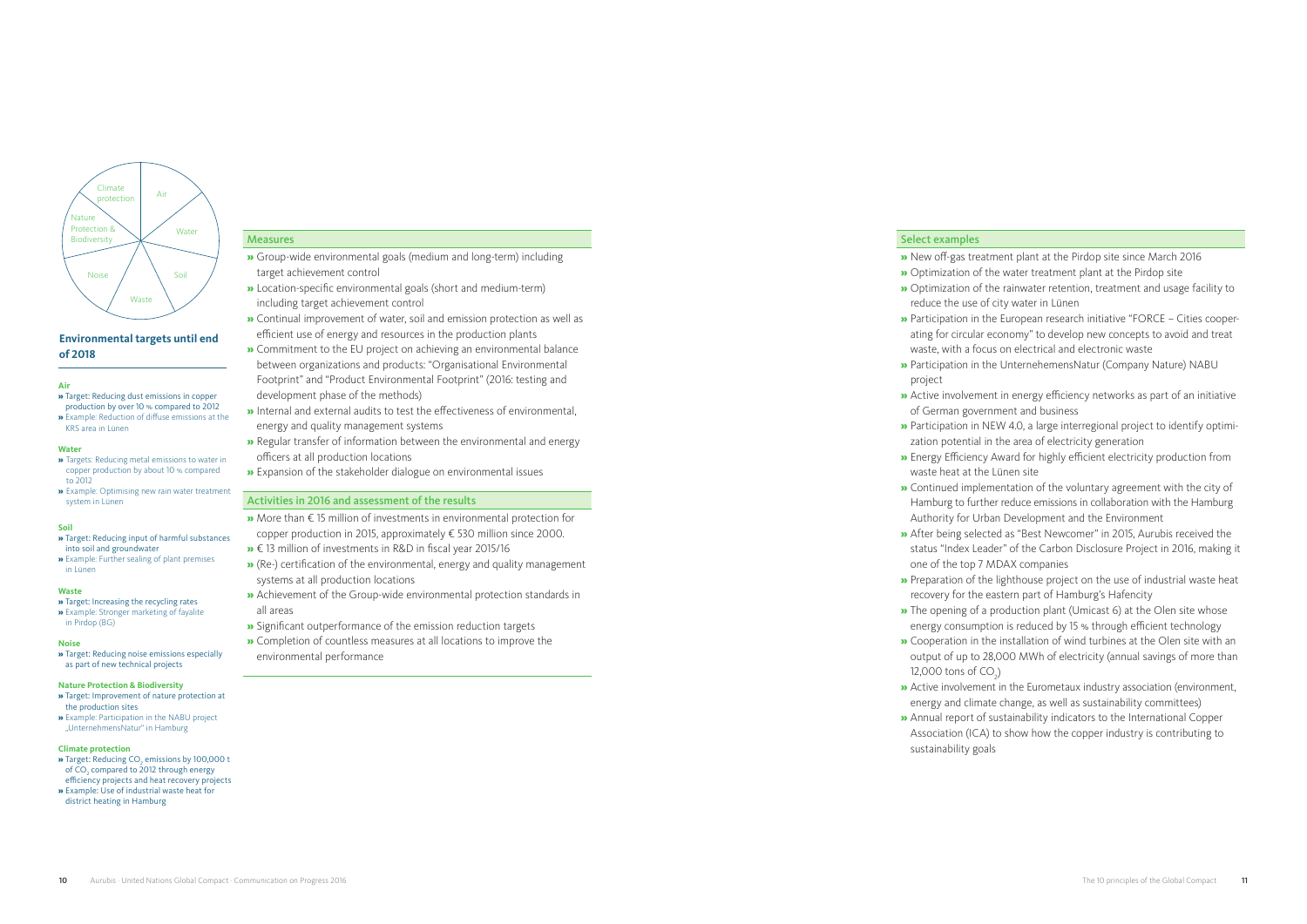### Affirmations, regulations and management systems

» Affirmation of the German Corporate Governance Code

- » Code of Conduct
- » Compliance management
- » Risk management

### Measures

» Compliance training sessions carried out

- 
- » Risk assessment
	-
- 

» Business Partner Screening: Screening all suppliers and customers under aspects of sustainability, compliance and tax law » Whistle-blowing hotline (in multiple languages)

Activities in 2016 and assessment of the results

» Focus topics of the training sessions in 2016 were: Antitrust and

- anti-corruption
- 
- 

» In 2016, approximately 400 participants attended training sessions on antitrust and anti-corruption law.

» Examination of all business units for the risk of corruption as part of the institutionalized and regular risk assessment

**Ł** [Aurubis Sustainability Report 2015](https://www.aurubis.com/binaries/content/assets/aurubis-en/dateien/responsibility/aur_nb15_eng_final.pdf)

[www.aurubis.com/corporate\\_governance](https://www.aurubis.com/corporate_governance) [www.aurubis.com/compliance](https://www.aurubis.com/compliance) [www.aurubis.com/](https://www.aurubis.com/responsibility)responsibility [www.aurubis.com/](https://www.aurubis.com/en/search?query=annual+report)annual report

# Downloads

### Further Information

- 
- 
- 
- 
- [Aurubis Environmental Report 2015](https://www.aurubis.com/binaries/content/assets/aurubis-en/dateien/responsibility/aurubis_environmental_report_2015_web.pdf)
- **L** [Aurubis Environmental Statement 2016](http://Aurubis Environmental Statement 2016)
- **Ł** [Aurubis Sustainability Report 2015](https://www.aurubis.com/binaries/content/assets/aurubis-en/dateien/responsibility/aur_nb15_eng_final.pdf)
- $\pm$  [Table of certifications by location](https://www.aurubis.com/en/en/corp/responsibility/product-responsibility/product-quality)

### Principle 10:

Businesses should work against corruption in all its forms, including extortion and bribery.

# Anti-corruption

- » Official confirmation of the environmental and health compatibility of Aurubis Finland's Nordic Products through successful certification in accordance with ISO 14025 and EN 15804
- » Third Aurubis Sustainability Day, "On the Path to a Real Circular Economy" (Lünen, November 2016)
- » Aurubis Hamburg and Lünen: Sustainability Week for trainees
- » Extension of the partnership for air quality and low emission mobility with the city of Hamburg until 2020 and implementation of the sixth voluntary agreement to reduce emissions; start of the Hamburg theme week on the air quality partnership at the Hamburg Aurubis plant in September 2016
- » Pirdop: Special prize "Environmentally Friendly Water Infrastructure"
- » Participation in the Hamburg environmental economic summit in June 2016 as part of the environmental partnership
- » Affiliation of Aurubis Stolberg with seven additional companies to form the Energy Efficiency Network Aachen

### Downloads

### Further Information

### $\sqrt{2}$  [www.aurubis.com/](https://www.aurubis.com/responsibility)responsibility

- $\bullet$  [Environment & Energy](https://www.aurubis.com/en/en/corp/responsibility/environment-and-energy/overview-environment--energy)  $\bullet$  [Product Responsibility](https://www.aurubis.com/en/en/corp/responsibility/product-responsibility/overview)
- $\bullet$  [Sustainability Management](https://www.aurubis.com/en/en/corp/responsibility/sustainability-management/overview) $\bullet$  [Certificates](https://www.aurubis.com/en/search?query=certificates)
- [www.cdp.net/e](https://www.cdp.net/en)n
- $\sqrt{2}$  [www.eurometaux.eu](https://www.eurometaux.eu/)
- [www.sustainablecopper.org/en](http://www.sustainablecopper.org/en/)
- <sup>√2</sup> [www.ce-force.eu](http://www.ce-force.eu/)